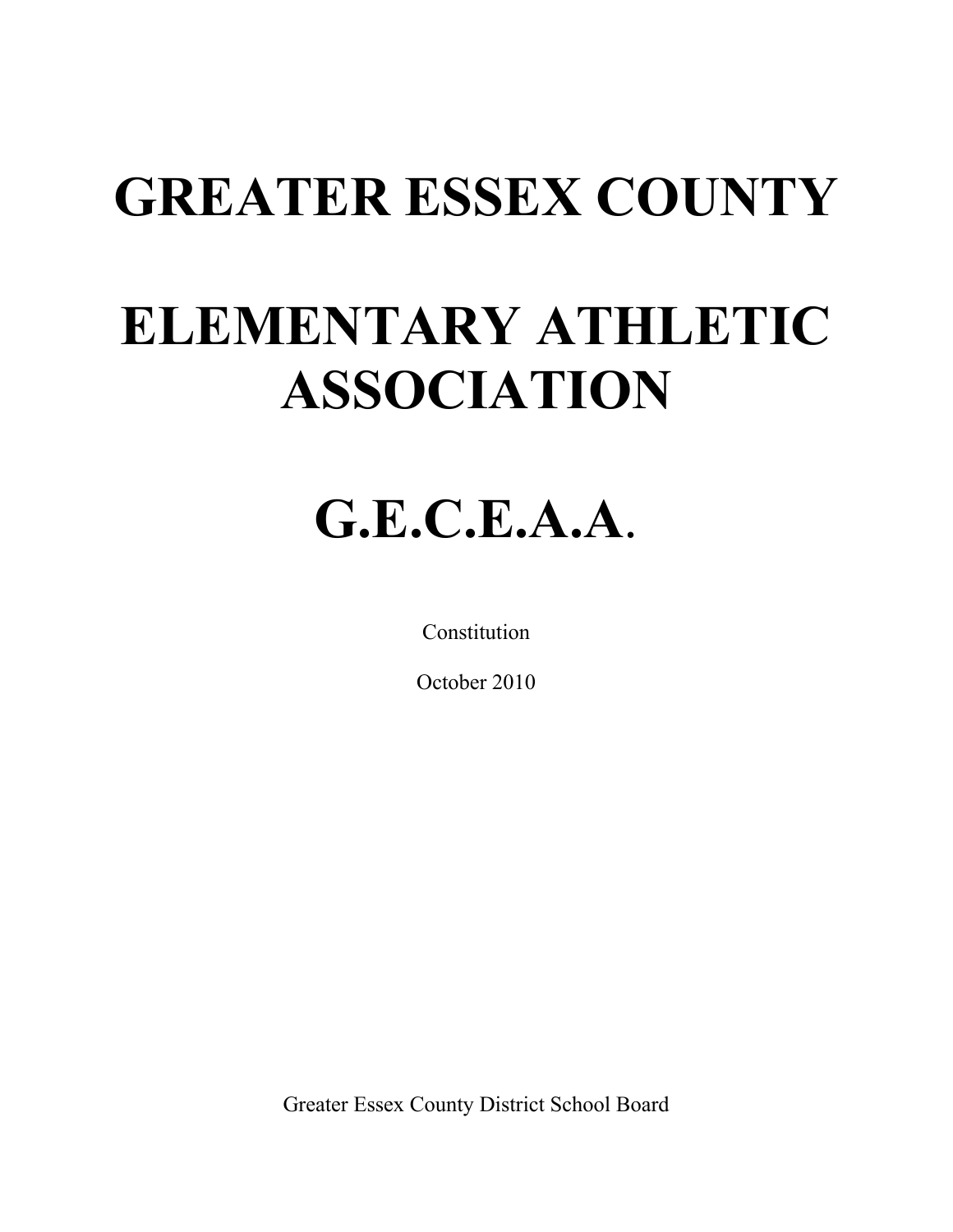| <b>CONSTITUTION</b>                              |    |
|--------------------------------------------------|----|
|                                                  |    |
|                                                  |    |
|                                                  |    |
|                                                  |    |
| ARTICLE V - EXECUTIVE ELECTIONS AND APPOINTMENTS |    |
|                                                  |    |
|                                                  |    |
|                                                  | 6. |
|                                                  |    |
|                                                  | 8  |
|                                                  |    |

| <b>BY-LAWS</b>                                          |       |
|---------------------------------------------------------|-------|
|                                                         | Q     |
|                                                         |       |
|                                                         |       |
| SECTION IV - RULES GOVERNING GENERAL ACTIVITIES         |       |
|                                                         |       |
| SECTION VI - VISION STATEMENT FOR COACHES, PARTICIPANTS |       |
|                                                         |       |
|                                                         | 13,14 |
| SECTION VIII - CODE OF CONDUCT FOR STUDENT ATHLETES     | 14,15 |
| SECTION IX - CODE OF BEHAVIOUR FOR SPECTATORS           | 15    |
|                                                         |       |

| <b>GENERAL RULES FOR INTER-SCHOOL SPORTS</b>          |  |
|-------------------------------------------------------|--|
| METHOD OF COMPETITION FOR 3-PITCH, BASKETBALL, SOCCER |  |
|                                                       |  |
|                                                       |  |
|                                                       |  |
|                                                       |  |
|                                                       |  |
|                                                       |  |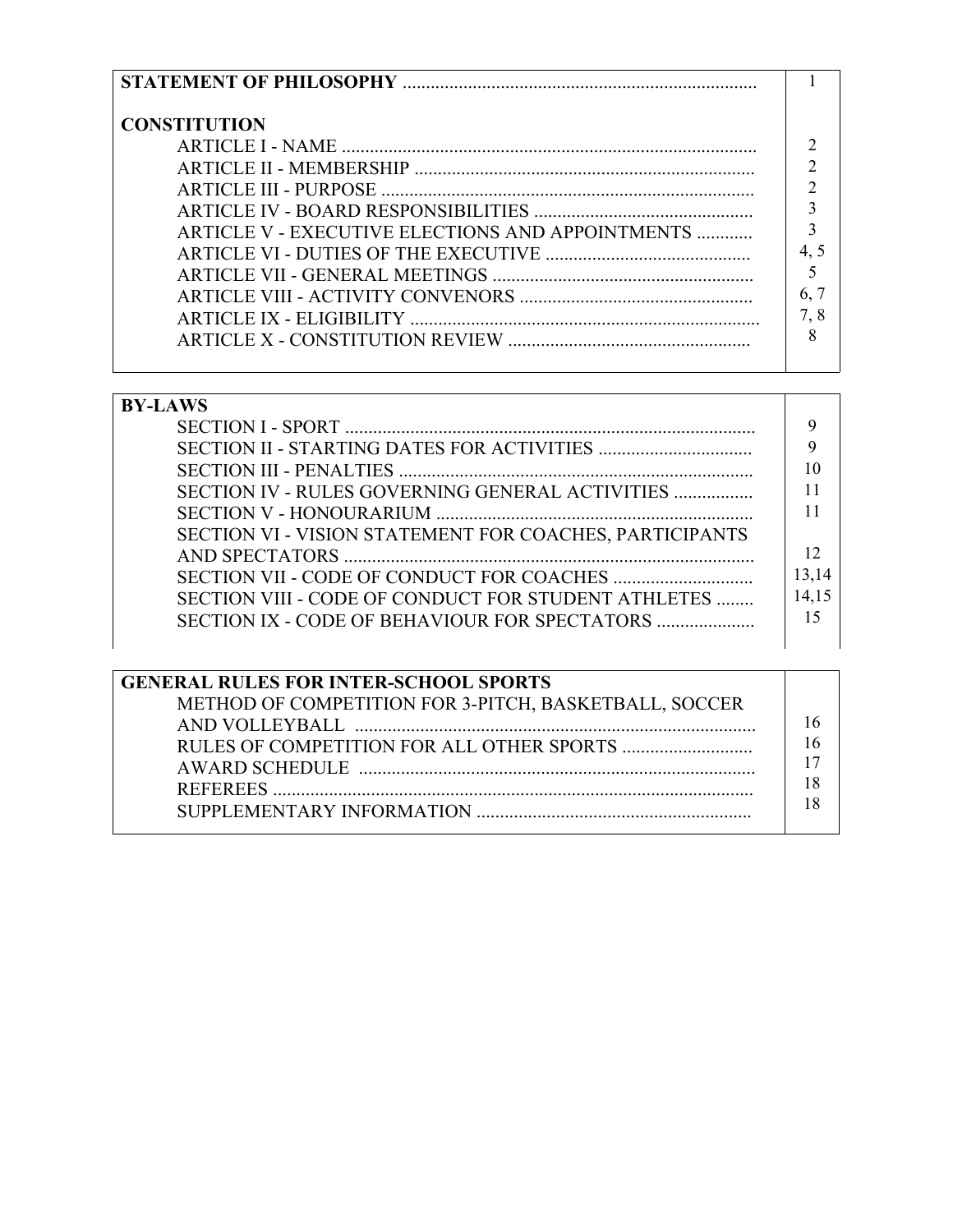|                | THE ASSOCIATION RECOGNIZES THAT THE DEVELOPMENT OF     |
|----------------|--------------------------------------------------------|
|                | OUR STUDENTS ENCOMPASSES PHYSICAL, SOCIAL, MENTAL-     |
|                | EMOTIONAL AND INTELLECTUAL FACTORS. ALL STUDENTS       |
|                | SHOULD HAVE REGULAR ACCESS TO HEALTHY PHYSICAL         |
|                | <b>ACTIVITY.</b>                                       |
|                |                                                        |
| 2              | ALL SCHOOLS SHALL OPERATE THEIR ATHLETIC PROGRAMS IN A |
|                | POSITIVE MANNER AND AS AN OUTGROWTH OF A SOUND         |
|                | PHYSICAL EDUCATION AND INTRAMURAL PROGRAM.             |
|                |                                                        |
| 3              | THE EMPHASIS SHALL BE ON PARTICIPATION FOR AS MANY     |
|                | STUDENTS AS POSSIBLE. IT IS EXPECTED THAT STUDENTS WHO |
|                | ARE ON A TEAM SHALL PLAY IN SOME GAME SITUATIONS.      |
|                |                                                        |
| $\overline{4}$ | THE ASSOCIATION SUPPORTS THE CONCEPT OF GENDER EQUITY  |
|                | IN COACHING [SEE 7.01 (a)].                            |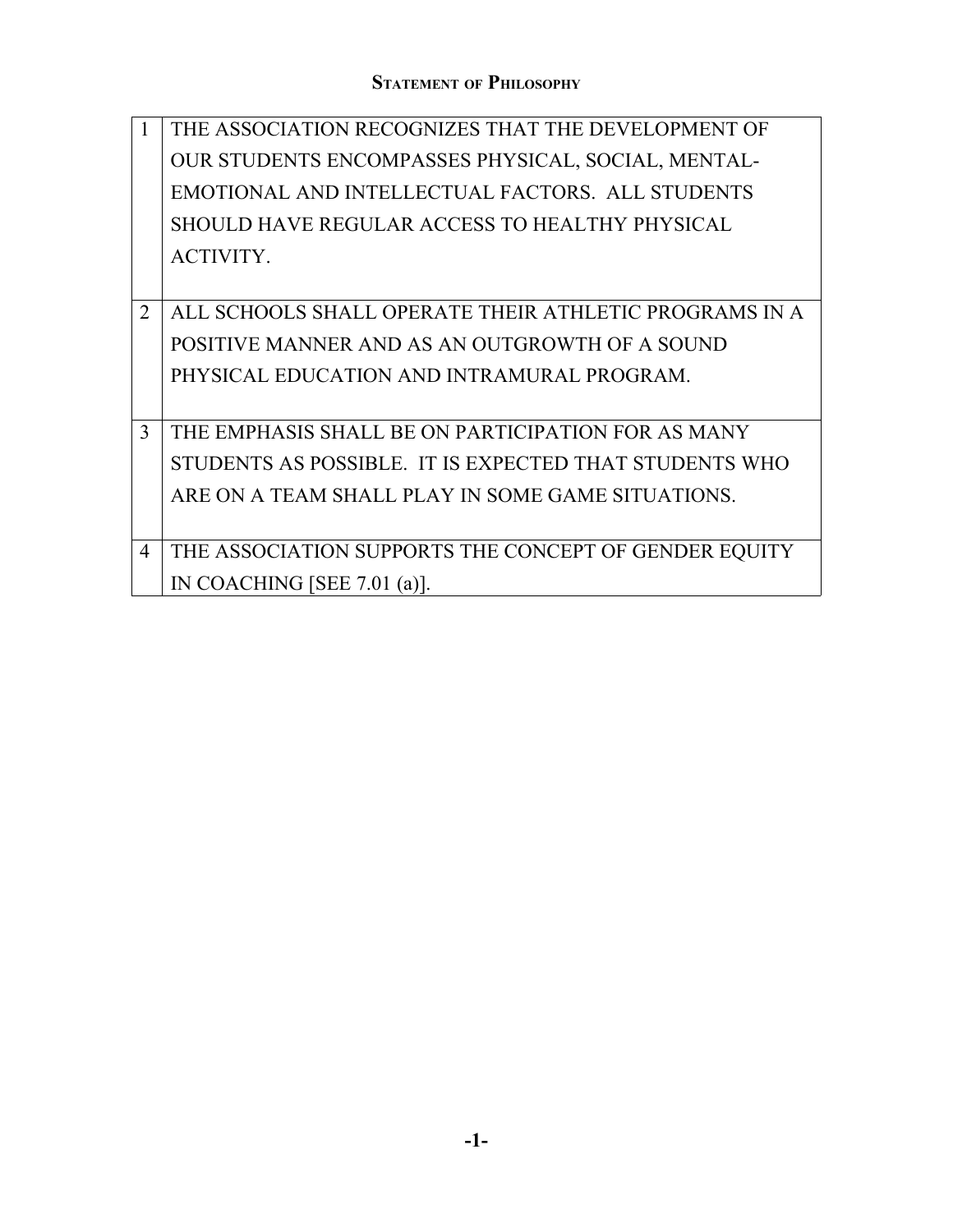# **CONSTITUTION**

#### **ARTICLE I – NAME**

| This association shall be known as the Greater Essex County Elementary |
|------------------------------------------------------------------------|
| 1.01   Athletic Association, hereinafter called the Association.       |

#### **ARTICLE II – MEMBERSHIP**

|  | 2.01 The Association shall consist of all public elementary schools. |
|--|----------------------------------------------------------------------|
|--|----------------------------------------------------------------------|

#### **ARTICLE III – PURPOSE**

| 3.01 | The purpose of the Association shall be to:                                                                                                                                     |
|------|---------------------------------------------------------------------------------------------------------------------------------------------------------------------------------|
| (a)  | establish a close relationship among the various public elementary<br>schools of GECDSB.                                                                                        |
| (b)  | promote competition in all athletic activities deemed advisable.                                                                                                                |
| (c)  | enhance education through athletics.                                                                                                                                            |
| (d)  | enhance a friendly relationship between member schools.                                                                                                                         |
| (e)  | promote a love for good, clean amateur sport and respect for<br>fellow competitors, coaches, officials and spectators.                                                          |
| (f)  | continue the evolution of the G.E.C.E.A.A. Constitution.                                                                                                                        |
| (g)  | encourage each member sport body to support game officials and<br>their decisions.                                                                                              |
| (h)  | strive to ensure safe and suitable playing facilities.                                                                                                                          |
| (I)  | promote fairness of play by governing the number of sports within<br>a season, establish seasons of play, enforce transfer eligibility and<br>eliminate recruiting of athletes. |
| (j)  | be cognizant of the financial and personnel limitations of the<br>member schools.                                                                                               |
| (k)  | educate student athletes, coaches, spectators, convenors and<br>administrators to follow and respect the G.E.C.E.A.A. Code of<br>Conduct.                                       |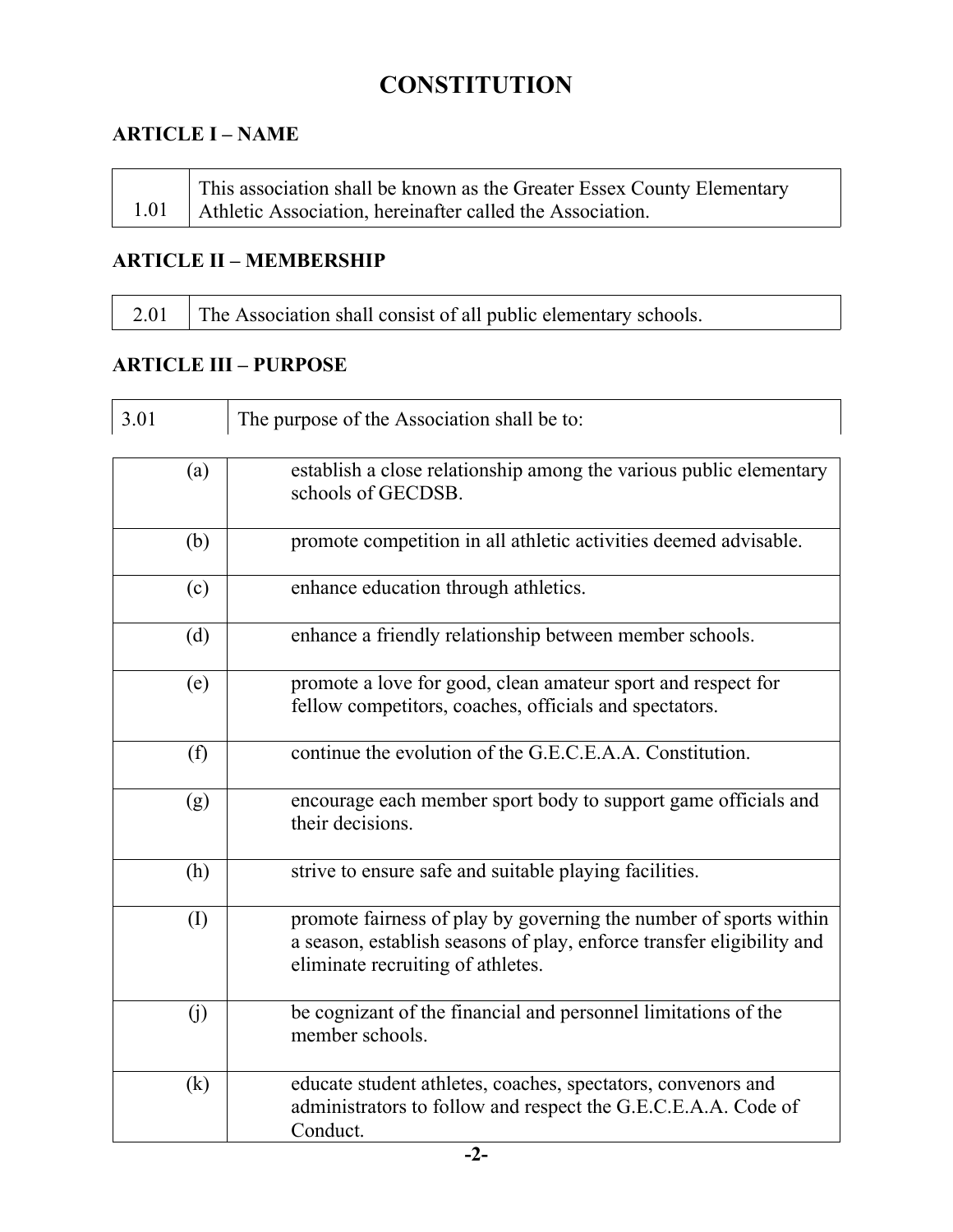#### **ARTICLE IV - BOARD RESPONSIBILITIES**

4.01 All liabilities for damages, costs or legal fees resulting from any claim in a G.E.C.E.A.A activity under this Section shall be borne by the Greater Essex County District School Board whose student or employee is found to be liable for such damages.

#### **ARTICLE V - EXECUTIVE ELECTIONS AND APPOINTMENTS**

| The Executive shall consist of a President, Vice-President, Secretary,<br>School Superintendent, Past President, OPC Principal Representative<br>representative, and any others as designated by the Executive.<br>(a) At least one member at large is to be elected to the executive to<br>create an odd number of executive positions in order to prevent<br>stalemates on decisions. |
|-----------------------------------------------------------------------------------------------------------------------------------------------------------------------------------------------------------------------------------------------------------------------------------------------------------------------------------------------------------------------------------------|
| (b) If any executive position(s) are not filled through the election<br>process, the executive will endeavour to fill the position(s) through<br>appointments.                                                                                                                                                                                                                          |
|                                                                                                                                                                                                                                                                                                                                                                                         |

| 5.02 | All members of the Executive of the Association, except the<br>supervisory office, shall be elected or appointed for a two<br>(2) year term. Elections will take place at the same time and place as<br>the general meeting in June on alternating years. |
|------|-----------------------------------------------------------------------------------------------------------------------------------------------------------------------------------------------------------------------------------------------------------|
|      | (a) Notices of motion will be posted at least one week in advance of the<br>General Meeting. Voting will be done in personal while in attendance<br>at the year end General Meeting.                                                                      |
| 5.03 | The newly elected officers shall take office at the conclusion of the<br>general meeting following their election.                                                                                                                                        |
| 5.04 | The Executive shall arrange to fill any vacancy occurring during the<br>tenure of office of any member of the Executive.                                                                                                                                  |
| 5.05 | The Executive shall meet before each meeting of the Association and<br>at any other time as directed by the President.                                                                                                                                    |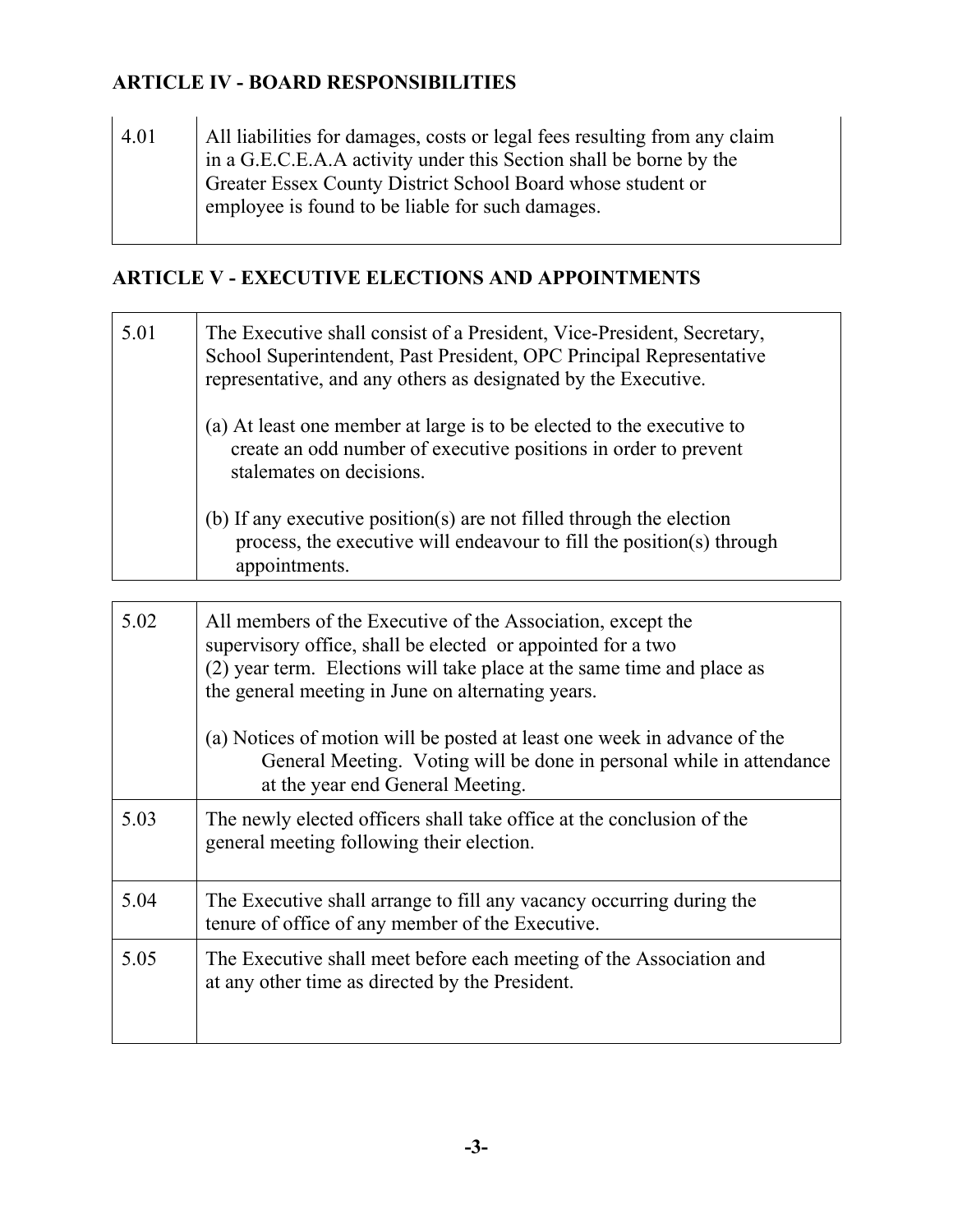# **ARTICLE VI - DUTIES OF THE EXECUTIVE**

 $\epsilon$ 

| The duties of the Executive are to:<br>6.01 |
|---------------------------------------------|
|---------------------------------------------|

| (a) | rule on the interpretation of rules and regulations of the Constitution<br>and its by-laws (playing regulations).                                                                                          |
|-----|------------------------------------------------------------------------------------------------------------------------------------------------------------------------------------------------------------|
| (b) | rule on protests and appeals.                                                                                                                                                                              |
| (c) | rule on requests for postponement or changes in dates and/or times of<br>any league or playoff game when one party does not agree through the<br>mutual consent method (between principals and convenors). |
| (d) | to call a general meeting once per year.                                                                                                                                                                   |
| (e) | notify all member schools (school representatives, principals and<br>convenors) of the date of meetings at least three (3) weeks in advance<br>of the meeting.                                             |
| (f) | to solicit, approve and instruct convenors in their duties.                                                                                                                                                |

| 6.02 | The duties of the President are to: |
|------|-------------------------------------|
|      |                                     |

| (a) | act as spokesperson for the Association. The President shall be the<br>only person to speak for the whole Association. |
|-----|------------------------------------------------------------------------------------------------------------------------|
| (b) | conduct the day-to-day affairs of the Association and convene<br>meetings mandated by the Constitution.                |
| (c) | maintain communication among the Association, Board of Education<br>and member schools.                                |
| (d) | oversee the activities of the Secretary and convenors.                                                                 |
| (e) | chair division meetings and the general meetings.                                                                      |

| 6.03 | The duties of the Vice-President are to: |
|------|------------------------------------------|
|      |                                          |

| a)         | convene all meetings, in the absence of the President.                |
|------------|-----------------------------------------------------------------------|
| (b)        | perform the duties of the President, in the absence of the President. |
| $\alpha$ ) | fulfill those duties as required by the President.                    |
| (d)        | chair division meetings.                                              |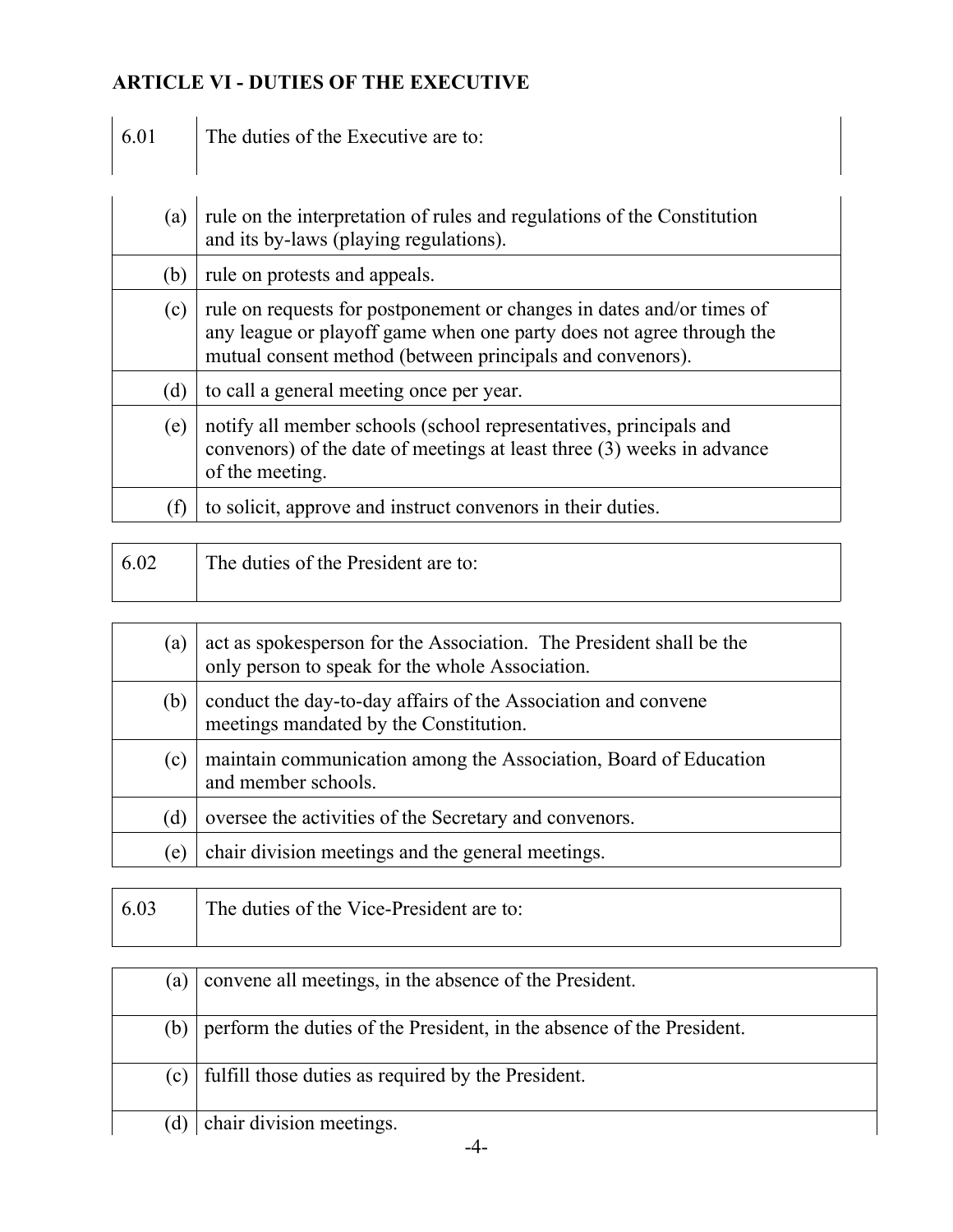| 6.04 | The duties of the Secretary are to:                                                                                                                                                                           |
|------|---------------------------------------------------------------------------------------------------------------------------------------------------------------------------------------------------------------|
|      |                                                                                                                                                                                                               |
| (a)  | conduct the Association's correspondence, and keep whatever minutes<br>and files are necessary.                                                                                                               |
| (b)  | prepare and circulate before each general meeting an agenda of the<br>items to be discussed at that meeting.                                                                                                  |
| (c)  | prepare and circulate within two (2) weeks after general meetings a<br>copy of the minutes of that meeting via email to the Phys. Ed reps, the<br>executive, each school and the Superintendent of Athletics. |
| (d)  | promote coaching awareness and in-service of the Constitution.                                                                                                                                                |
| (e)  | promote healthy active living and physical and health education in the<br>schools.                                                                                                                            |
|      |                                                                                                                                                                                                               |

| 6.05 | The duties of the Past President are to: |
|------|------------------------------------------|
|      |                                          |

| (a) | act in an advisory capacity, with voting privileges.       |
|-----|------------------------------------------------------------|
|     | $(b)$   fulfill those duties as assigned by the President. |

# **ARTICLE VII - GENERAL MEETINGS**

| 7.01 | A general meeting of the Association shall be held at least once a year.<br>Notice of the meetings shall be given to all voting members at least thirty<br>(30) days prior to such meetings. All notices of motion must be forwarded to<br>the secretary so that they can be posted on First Class at least one week<br>before the meeting. |
|------|---------------------------------------------------------------------------------------------------------------------------------------------------------------------------------------------------------------------------------------------------------------------------------------------------------------------------------------------|
| 7.02 | All meetings of the Association shall be at the call of the Executive itself, or<br>as a result of a request from the OPC Principal.                                                                                                                                                                                                        |
| 7.03 | The general meetings shall receive reports on activities, discuss and vote on<br>motions relating to the business of the Association, and approve by-laws,<br>rules and regulations. The general meeting will, in addition to the above,<br>conduct elections of officers and of elected members of the Executive, where<br>applicable.     |
| 7.04 | While the meetings are open to all elementary teachers of the Greater<br>Essex County District School Board, each school shall have two (2)<br>voting representatives to the general meetings.                                                                                                                                              |
| 7.05 | Divisions for all activities will be set by the Executive based on next year's<br>projected enrollment. Geography/travel considerations may also apply.                                                                                                                                                                                     |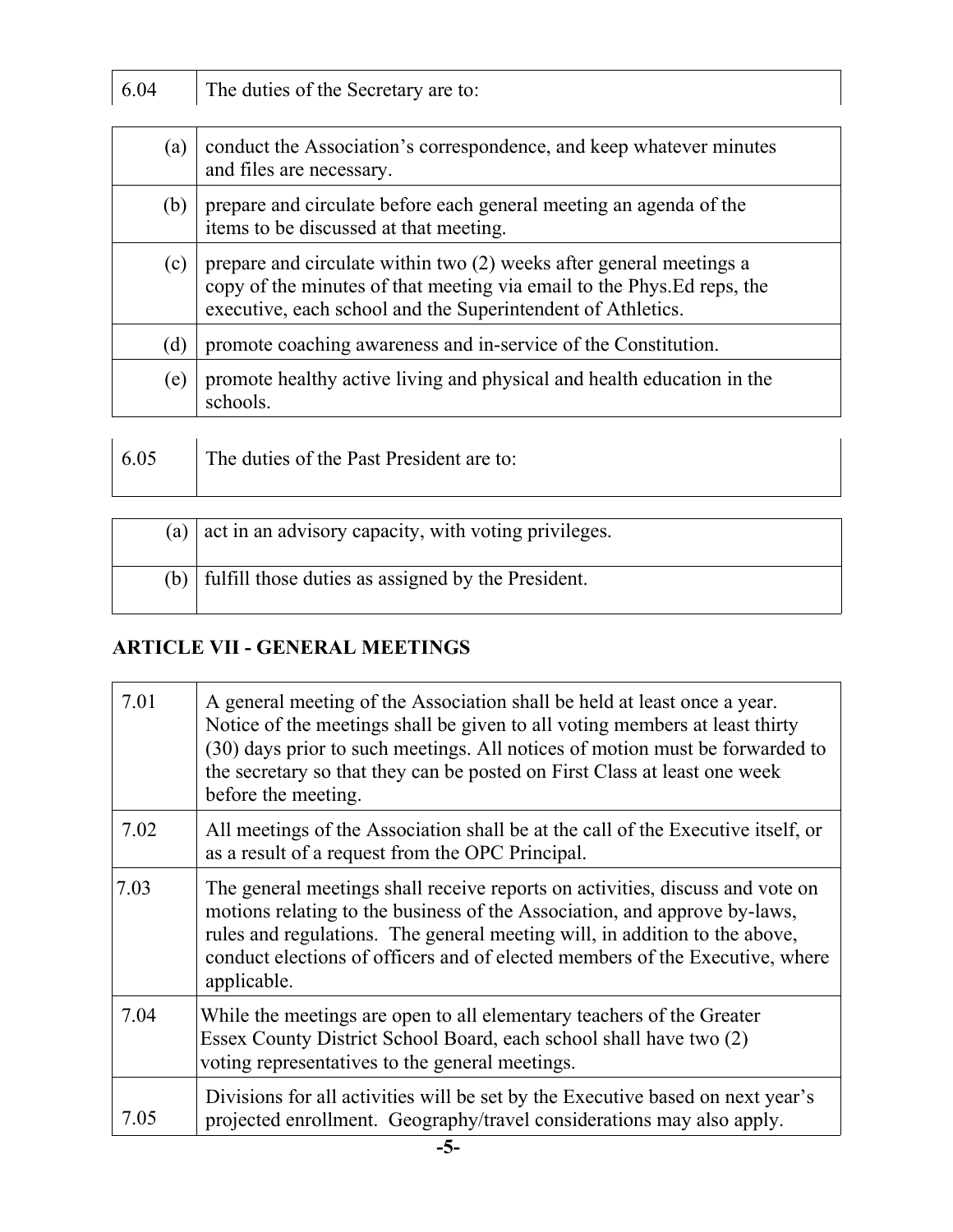# **ARTICLE VIII - ACTIVITY CONVENORS**

| 8.01 | There shall be Activity Convenors for each Association activity. Activity<br>Convenors will be voluntary and it may be necessary for the Executive to fill<br>these positions.                                          |
|------|-------------------------------------------------------------------------------------------------------------------------------------------------------------------------------------------------------------------------|
| 8.02 | The Activity Convenors are approved by the Executive for a one (1) year<br>term. The appointments may be renewed indefinitely on an annual basis.<br>These approvals are made known at the time of the general meeting. |
| 8.03 | Assistant Convenors may be approved at the discretion of the Executive.                                                                                                                                                 |
| 8.04 | The Activity Convenor of a G.E.C.E.A.A. activity may:                                                                                                                                                                   |

| (a) | call all meetings of that activity, if necessary.                                                                                                                                                                                                                                                                                                                   |
|-----|---------------------------------------------------------------------------------------------------------------------------------------------------------------------------------------------------------------------------------------------------------------------------------------------------------------------------------------------------------------------|
| (b) | be Chairperson at all meetings of that activity or, if unable to attend, appoint<br>an Acting Chairperson.                                                                                                                                                                                                                                                          |
| (c) | prepare a schedule of the activity whenever he/she deems it advisable for the<br>purpose of laying down rules and regulations not covered in the Constitution<br>or standing rules and regulations, arranging schedules and officials, and<br>arranging necessary changes in schedules.                                                                             |
| (d) | be responsible for deciding the postponement of contests due to inclement<br>weather, epidemics affecting any school population, or other reasons in<br>consultation with the President.                                                                                                                                                                            |
| (e) | be responsible for all publicity in connection with the activity for which<br>he/she is convenor, such as advance publicity through the press, radio and<br>television; and notifying the press, radio and television, where applicable, of<br>results that may be used by such agencies.                                                                           |
| (f) | submit to the Secretary of the Association within reasonable time of the<br>completion of the activity for which he/she was convenor a detailed report on<br>that activity. This report should include the name of the school and the name<br>of the individual winners or of the members of the team that wins the<br>G.E.C.E.A.A. championships in that activity. |
| (g) | submit, where applicable, a detailed breakdown of all receipts and<br>expenditures involved in the activity.                                                                                                                                                                                                                                                        |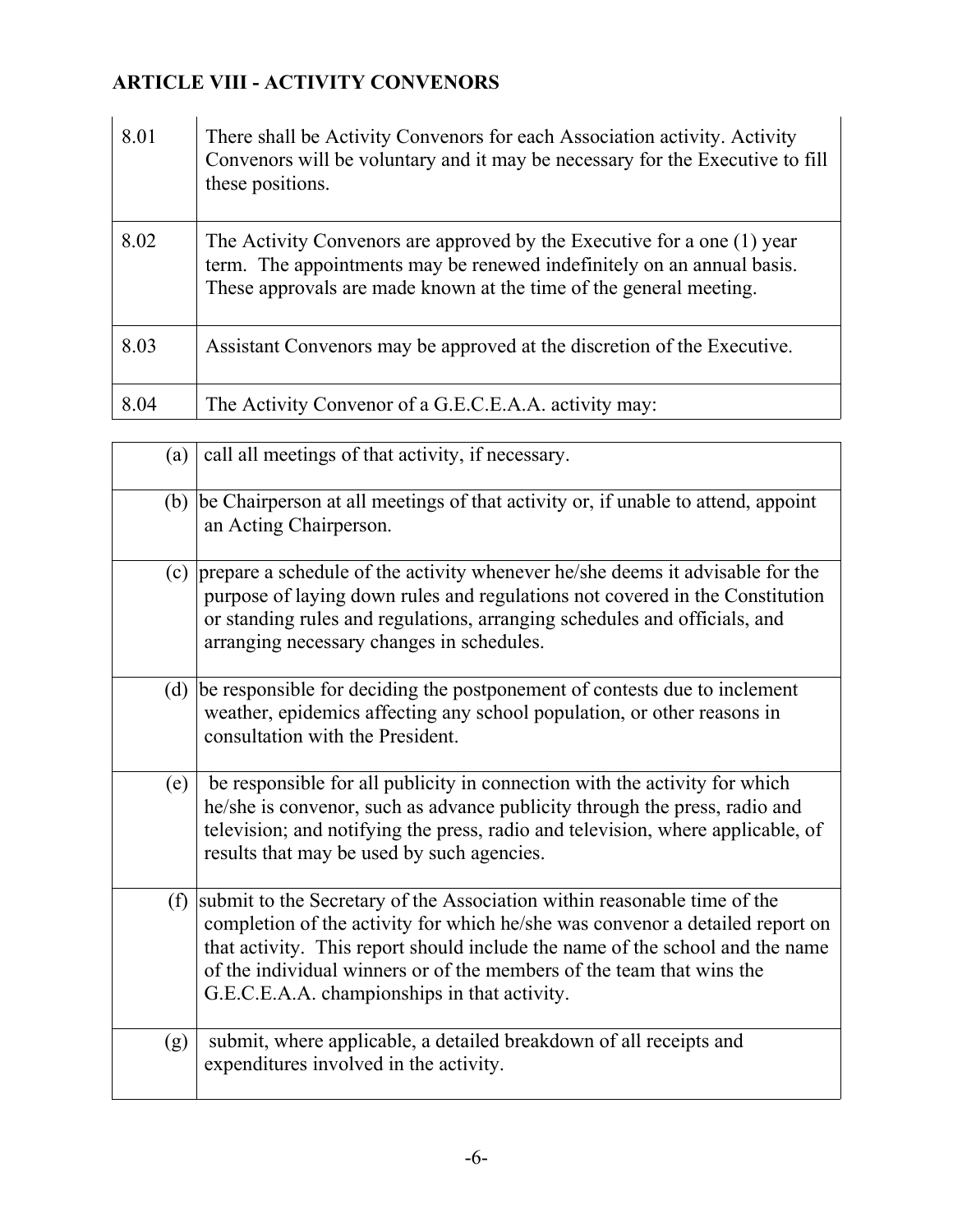| 8.05 | A convener of any GECDSB activity cannot ask for a special levy<br>from participating schools to cover the cost of running that activity<br>unless he/she receives permission from the executive of the Athletic<br>Association.                                                                                                                                                                        |
|------|---------------------------------------------------------------------------------------------------------------------------------------------------------------------------------------------------------------------------------------------------------------------------------------------------------------------------------------------------------------------------------------------------------|
| (a)  | a proposal for any additional levy must be presented to the executive<br>of the elementary athletic association 30 days before the date of the<br>event and said proposal must be presented to the president of the<br>association in writing or through email. The proposal will include the<br>justification of the levy, including the proposed amount as well as the<br>costs that will be covered. |
| (b)  | the president will either convene a meeting to discuss the proposal or<br>may survey members of the executive through email.                                                                                                                                                                                                                                                                            |
| (c)  | not with standing approval of a levy by the executive, principals of all<br>of the participating schools must be in agreement with the levy before<br>it can be charged and collected                                                                                                                                                                                                                   |
| (d)  | all monies collected for the levy will be forwarded to the treasurer of<br>the association who will issue cheques to cover expenses upon receipt<br>of the bills                                                                                                                                                                                                                                        |

## **ARTICLE IX - ELIGIBILITY**

| 9.01  | To represent a school in any competition coordinated by G.E.C.E.A.A.,<br>students must:                                                                                                                           |
|-------|-------------------------------------------------------------------------------------------------------------------------------------------------------------------------------------------------------------------|
|       |                                                                                                                                                                                                                   |
| (i)   | be registered in the school and be eligible to compete only for their<br>registered school.                                                                                                                       |
| (ii)  | be eligible for competition under the Constitution, by-laws and<br>standing rules of G.E.C.E.A.A.                                                                                                                 |
| (iii) | no student shall be eligible to compete in any event or game if his/her<br>school attendance has lapsed, or if he/she is excluded or suspended or<br>prohibited by his/her administration or teacher in charge.   |
| (iv)  | any questions on eligibility that may be raised shall be put to the<br>President for the Executive to study and report to the parties<br>concerned.                                                               |
| (v)   | consistent with the Ontario Federation of School Athletic Associations<br>(OFSSA) rulings, girl's who have been successful during the regular<br>tryout process, will be permitted to play on any/all boys teams. |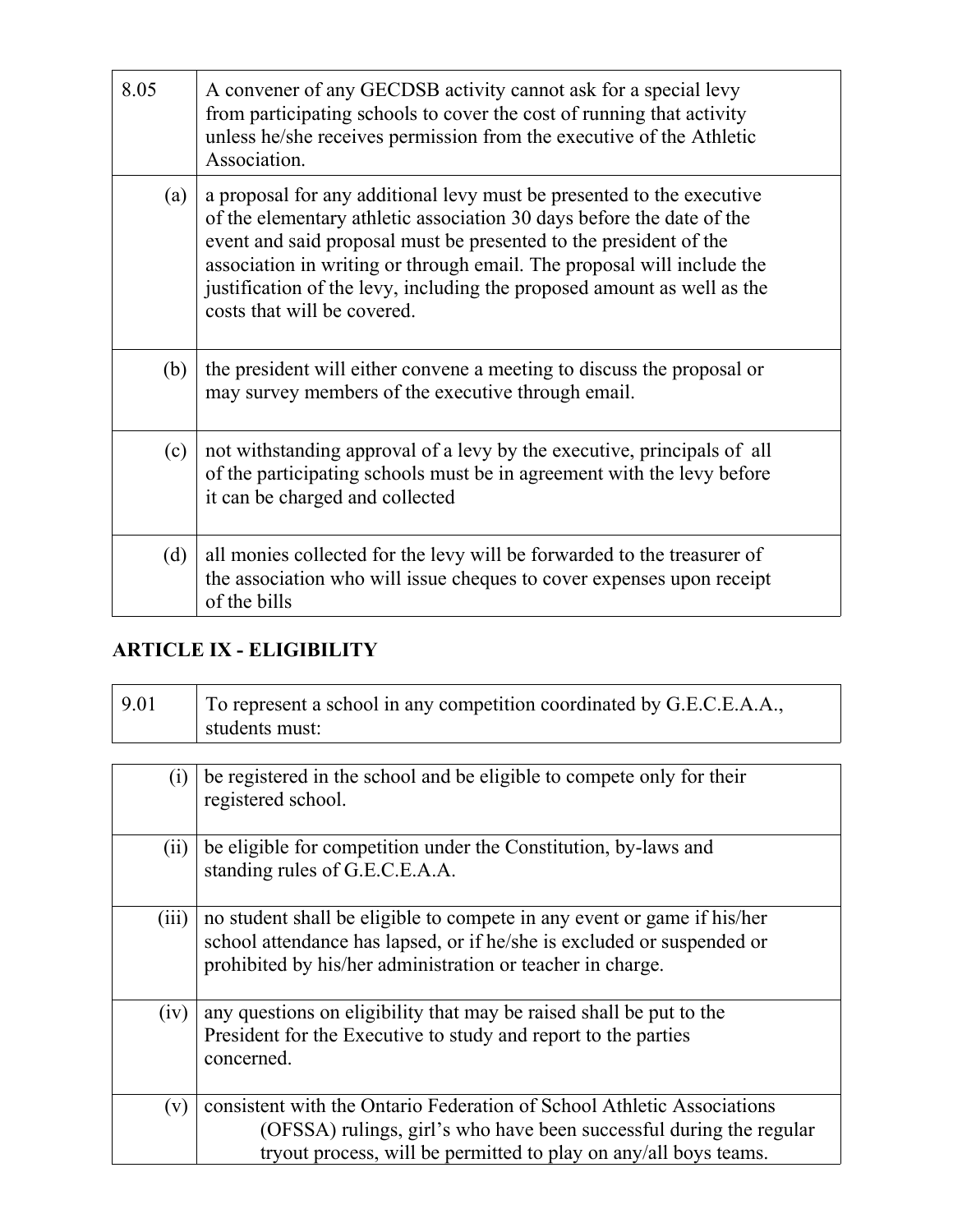| OFSSA's decision was influenced by the 1986 provincial court ruling against |
|-----------------------------------------------------------------------------|
| the Ontario Hockey Association; the 1990 ruling of the Ontario              |
| Human Rights Commission against the Ontario Soccer Association;             |
| and 2006 Manitoba Human Rights Commission ruling against the                |
| Manitoba High Schools Athletic Association.                                 |

### **ARTICLE XI - CONSTITUTION REVIEW**

| 10.01   Changes may be made to the Constitution at each general meeting as |
|----------------------------------------------------------------------------|
| I long as the necessary notice of motion has been posted.                  |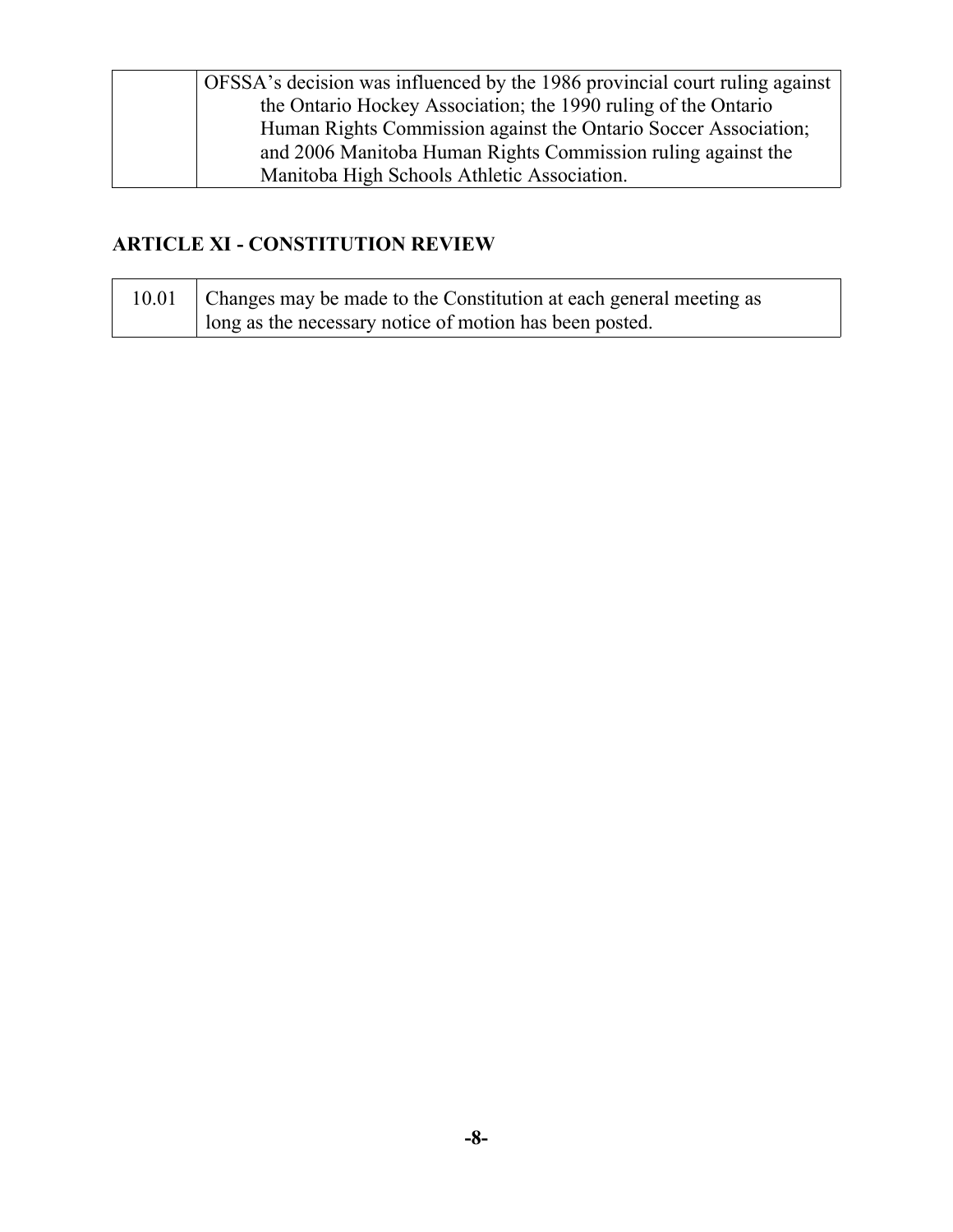# **BY-LAWS**

Provisions of the Constitution of the G.E.C.E.A.A. shall apply to all by-laws of the G.E.C.E.A.A.

## **SECTION I – SPORT**

| <b>FALL SPORTS</b>   | <b>Cross Country</b><br>Soccer<br>Volleyball                                          |
|----------------------|---------------------------------------------------------------------------------------|
| <b>WINTER SPORTS</b> | Basketball                                                                            |
| <b>SPRING SPORTS</b> | 3-Pitch<br><b>Badminton</b><br>Skipping<br><b>Ultimate Frisbee</b><br>Track and Field |

### **SECTION II - STARTING DATES FOR ACTIVITIES**

| 2.01 | The starting dates for all activities within each school shall be<br>determined by the school administration within each school.                                                                                                                                                                         |
|------|----------------------------------------------------------------------------------------------------------------------------------------------------------------------------------------------------------------------------------------------------------------------------------------------------------|
| 2.02 | All activities may re-organize at the general meeting in the Spring.                                                                                                                                                                                                                                     |
| 2.03 | All schools shall notify the activity convenors and schools in their<br>division if a team will not be entered in an activity.                                                                                                                                                                           |
| 2.04 | G.E.C.E.A.A. follows the following schedule for sports:<br>Fall term from September 1 to Christmas Break<br>(I)<br>Winter term from January 1 to March Break<br>(ii)<br>Spring term from March Break to the end of the school year<br>(iii)                                                              |
| 2.05 | All sports must be scheduled during their designated term only.                                                                                                                                                                                                                                          |
| 2.06 | All playoff games must be scheduled to begin before 8:00 p.m.<br>(a)<br>Tournament times may be adjusted to suit participating schools.<br>(b)<br>Recommend tournament entry fee be capped at \$75.<br>(c)<br>Recommend the use of adult and/or carded referees for any/all<br>(d)<br>competitive games. |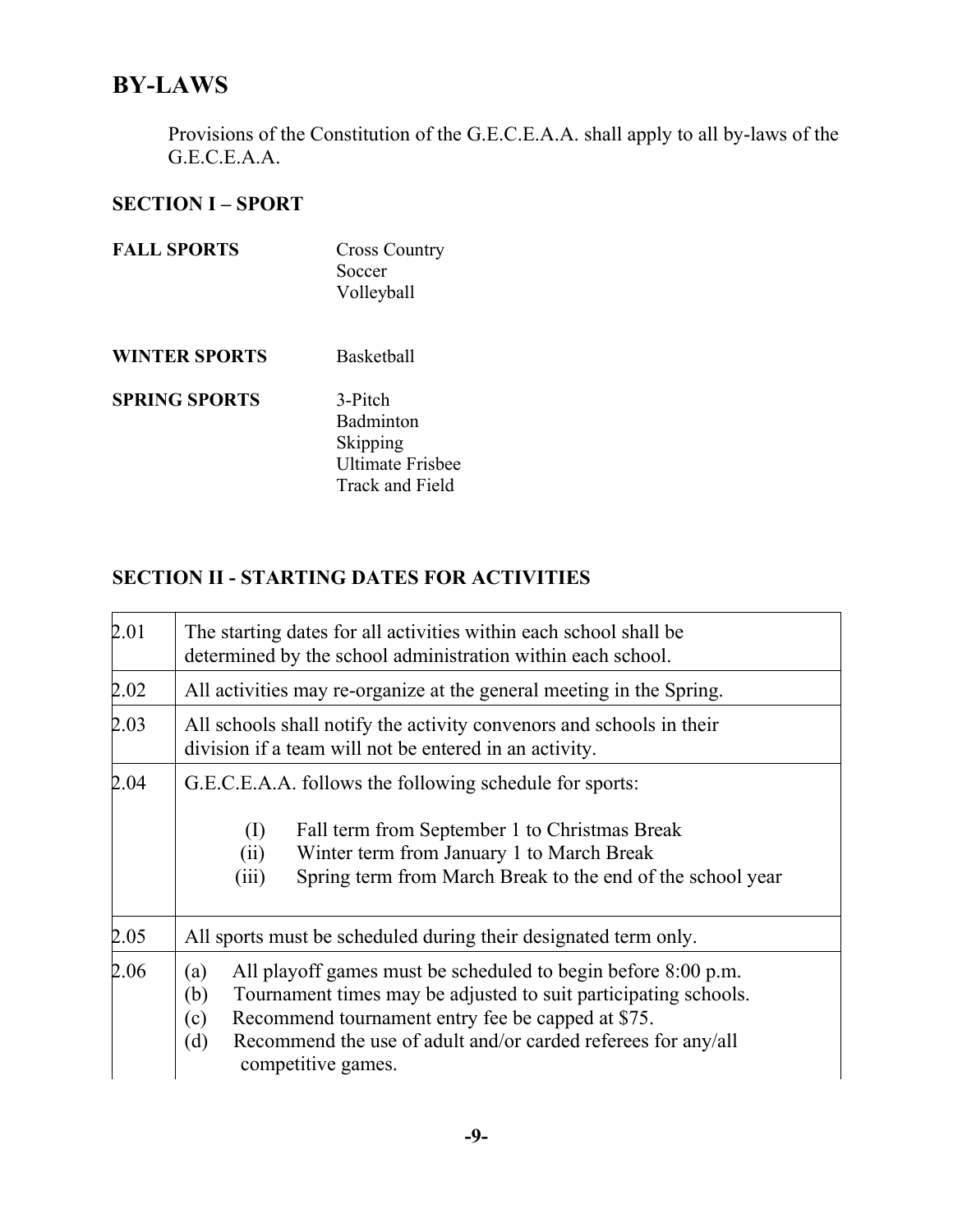# **SECTION III - PENALTIES**

| 3.01 |                                                                                                                                                                                                                                                                                                                                                                                                                                                                                                                                                                                                                                                                    |
|------|--------------------------------------------------------------------------------------------------------------------------------------------------------------------------------------------------------------------------------------------------------------------------------------------------------------------------------------------------------------------------------------------------------------------------------------------------------------------------------------------------------------------------------------------------------------------------------------------------------------------------------------------------------------------|
| (a)  | During any and all competitions, and, in the immediate times before and<br>after, all athletes, coaches and spectators are expected to conduct<br>themselves in accordance with their respective Codes of Conduct as<br>defined elsewhere in this document. That having been said, should any<br>athlete, coach or spectator be ejected from a competition for deliberate<br>rough play, fighting or any other objectionable behaviour, it must be<br>reported to the President by the official and/or the coaches. Any ejected<br>party will be deemed ineligible for the next two (2) competitions, whether<br>they be league play, playoffs or tournament play. |
| (b)  | Having received such a report, the Executive will investigate the incident<br>and may recommend further sanctions be invoked against the ejected<br>party. It is expected that the Executive will seek input from the involved<br>parties, the officials, and the convenor, and issue a subsequent decision.                                                                                                                                                                                                                                                                                                                                                       |
| (c)  | The President will keep an active file of all such reports so that an<br>ongoing tracking system is developed.                                                                                                                                                                                                                                                                                                                                                                                                                                                                                                                                                     |
| (d)  | Any contest in which a suspended party participates will be declared a<br>forfeit.                                                                                                                                                                                                                                                                                                                                                                                                                                                                                                                                                                                 |
| (e)  | All of the above are subject to the approval of the Superintendent of<br>Athletics or designate.                                                                                                                                                                                                                                                                                                                                                                                                                                                                                                                                                                   |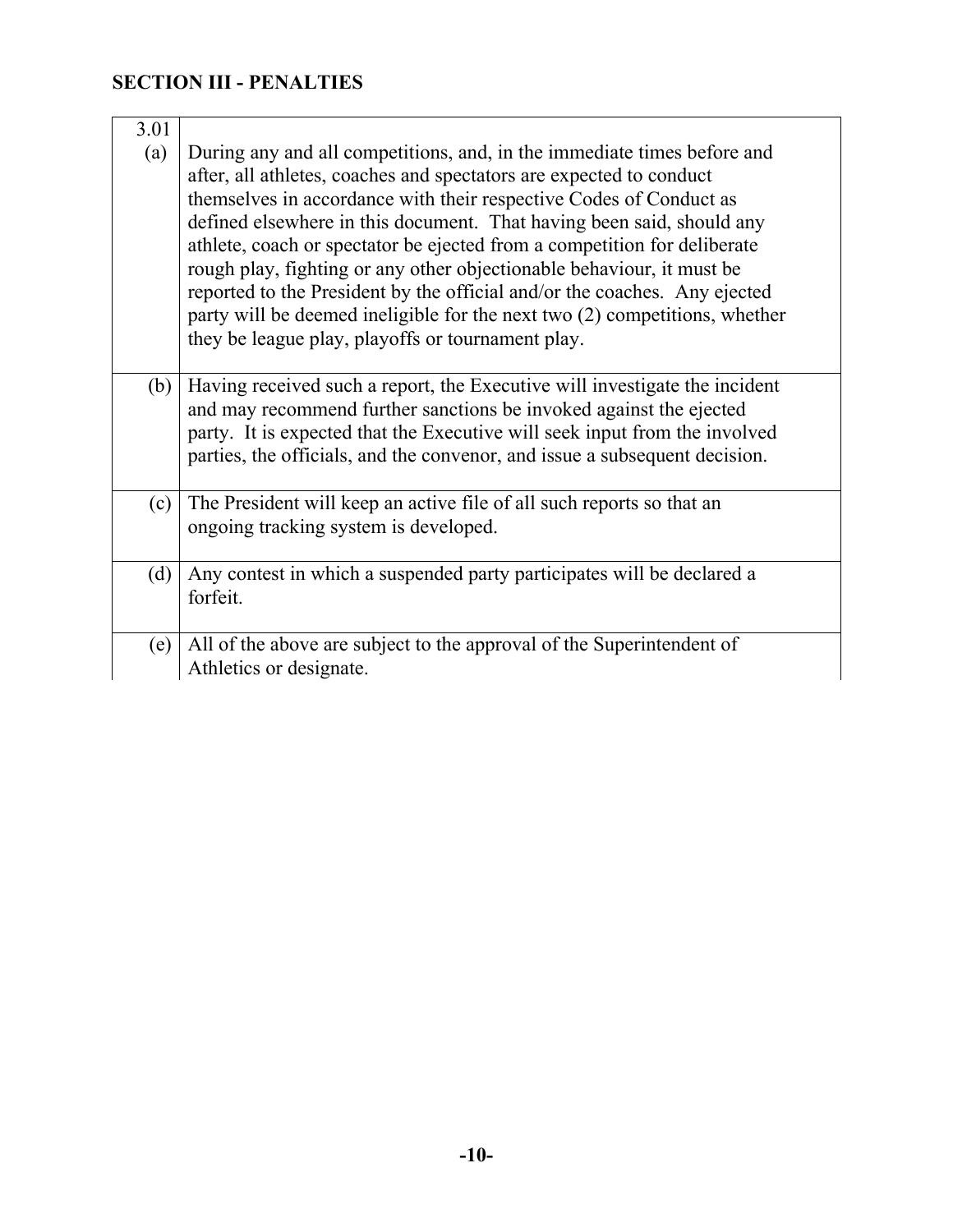## **SECTION IV - RULES GOVERNING GENERAL ACTIVITIES**

| 4.01 | <b>GENERAL</b>                                                                                                                                                                                                                                                                                                                                                                       |
|------|--------------------------------------------------------------------------------------------------------------------------------------------------------------------------------------------------------------------------------------------------------------------------------------------------------------------------------------------------------------------------------------|
|      | The rules and regulations governing the activities of the G.E.C.E.A.A.<br>shall be the same as those adopted by the various athletic organizations of<br>Ontario, except where otherwise specified in the Constitution, by-laws or<br>playing regulations of the G.E.C.E.A.A. Competition at the district level<br>of G.E.C.E.A.A. will supersede any local or regional competition. |

| 4.02 | <b>PROTESTS</b>                                                                                                                                                                                                                                                                                                                          |
|------|------------------------------------------------------------------------------------------------------------------------------------------------------------------------------------------------------------------------------------------------------------------------------------------------------------------------------------------|
|      | Protests may be made in accordance with the following regulations:                                                                                                                                                                                                                                                                       |
| (a)  | All protests must be made in writing and sent by e-mail or fax to the<br>President of the Association and the appropriate convenor of the<br>Association within one (1) school day.                                                                                                                                                      |
| (b)  | All protests must be made with the consent of the principal and coach of<br>the school and sent to all involved parties. A one-hundred dollar<br>$($100.00)$ fee must accompany the protest. This fee will be returned if<br>the protest is upheld. It will be added to the Athletic Association general<br>fund if the protest is lost. |
| (c)  | The Executive is responsible for resolving protests on that activity by<br>convening a meeting of involved coaches and convenor. The Executive<br>will then rule on the protest.                                                                                                                                                         |
| (d)  | Copies of the letter of protest must be sent by the school making the<br>protest to the other school concerned, to the referee and/or Association,<br>where appropriate, and to each member of the Executive; and such copies<br>must be forwarded within the specified time under Section 4.02 (a).                                     |

# **SECTION V – HONOURARIUM**

 $\Gamma$ 

 $\overline{1}$ 

| 5.01 | The honorarium received by the convenor shall be \$100 per activity in<br>each division. If the activity is co-convened then each convenor will<br>receive \$50. |
|------|------------------------------------------------------------------------------------------------------------------------------------------------------------------|
|------|------------------------------------------------------------------------------------------------------------------------------------------------------------------|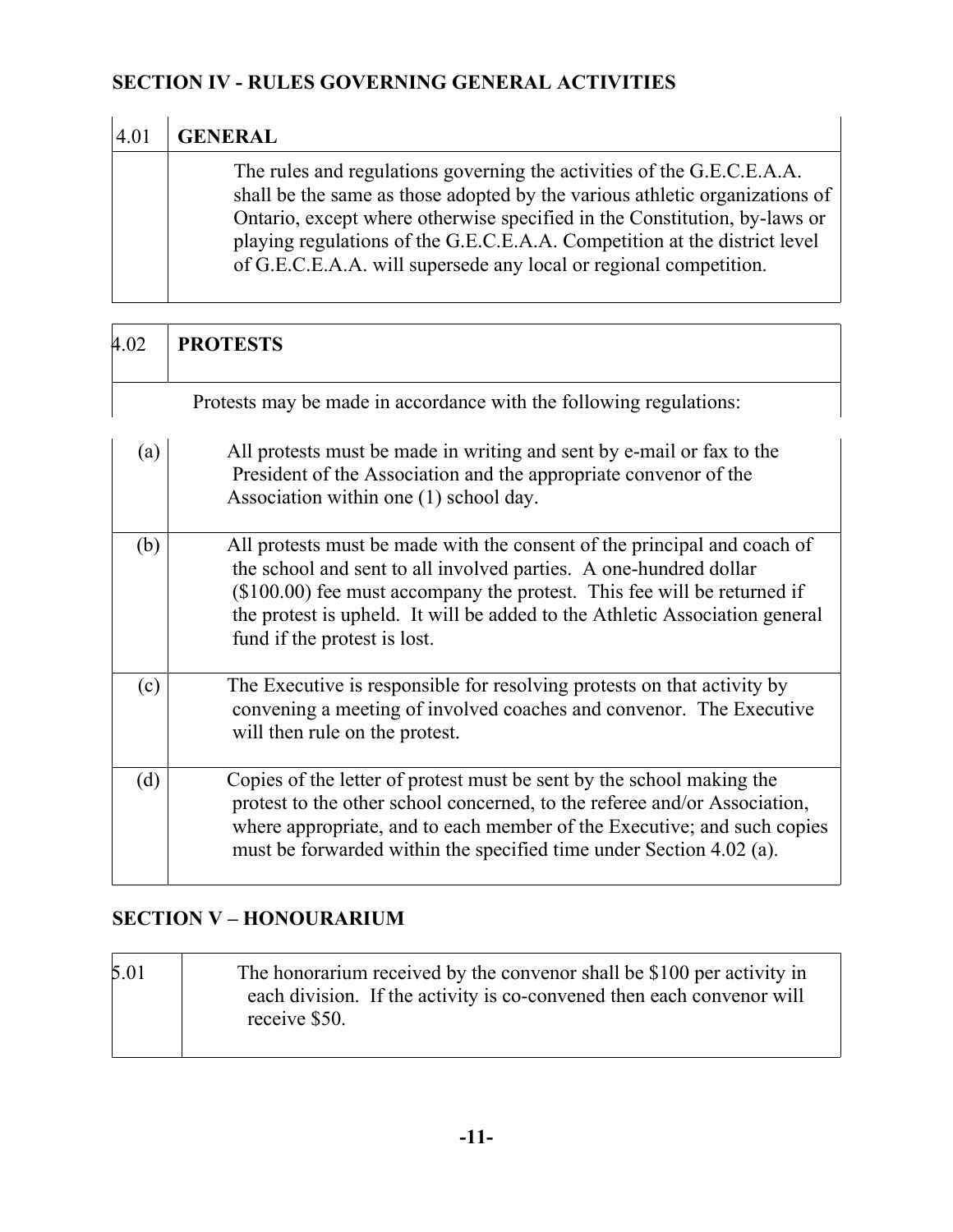#### **SECTION VI - VISION STATEMENT FOR COACHES, PARTICIPANTS AND SPECTATORS**

6.01

т

| (a) | We believe that the true essence of sport is to strive for personal<br>achievement and excellence through full and honest effort.                                                                     |
|-----|-------------------------------------------------------------------------------------------------------------------------------------------------------------------------------------------------------|
| (b) | We are committed to participating in sport with integrity, and to<br>striving to win only by legitimate means.                                                                                        |
| (c) | We pledge to learn, understand and adhere to both the written rules of<br>the sport and the accepted rules of fair play.                                                                              |
| (d) | We believe that violence and physical intimidation are harmful to sport,<br>and we refuse to use such tactics.                                                                                        |
| (e) | We understand that officials, teammates and opponents are all integral<br>to sport and are worthy of my respect.                                                                                      |
| (f) | It is our responsibility to maintain self-control. We will accept<br>officials' decisions without argument, play with intensity but without<br>hostility, and behave graciously in triumph or defeat. |

| 6.02 | All athletes, coaches and spectators are reminded the rules of the game<br>are to be regarded as mutual agreements, the spirit or letter of which no<br>one should try to evade or break. Decisions of game officials are to be<br>accepted without displays of anger. No participant will utter abusive or<br>irritating remarks. Participants will strive to win with humility and lose<br>with dignity. To win is desirable, but to "win at all costs" defeats the |
|------|-----------------------------------------------------------------------------------------------------------------------------------------------------------------------------------------------------------------------------------------------------------------------------------------------------------------------------------------------------------------------------------------------------------------------------------------------------------------------|
|      | purpose of the game as it applies to educational objectives of each<br>member school.<br>Players and coaches subscribe to a code of conduct as outlined (By-laws,<br>Sections VII and VIII). The conduct of players both on and off the field<br>of play is the responsibility of the coach. Conduct of the spectators is the<br>responsibility of supervising teachers.                                                                                              |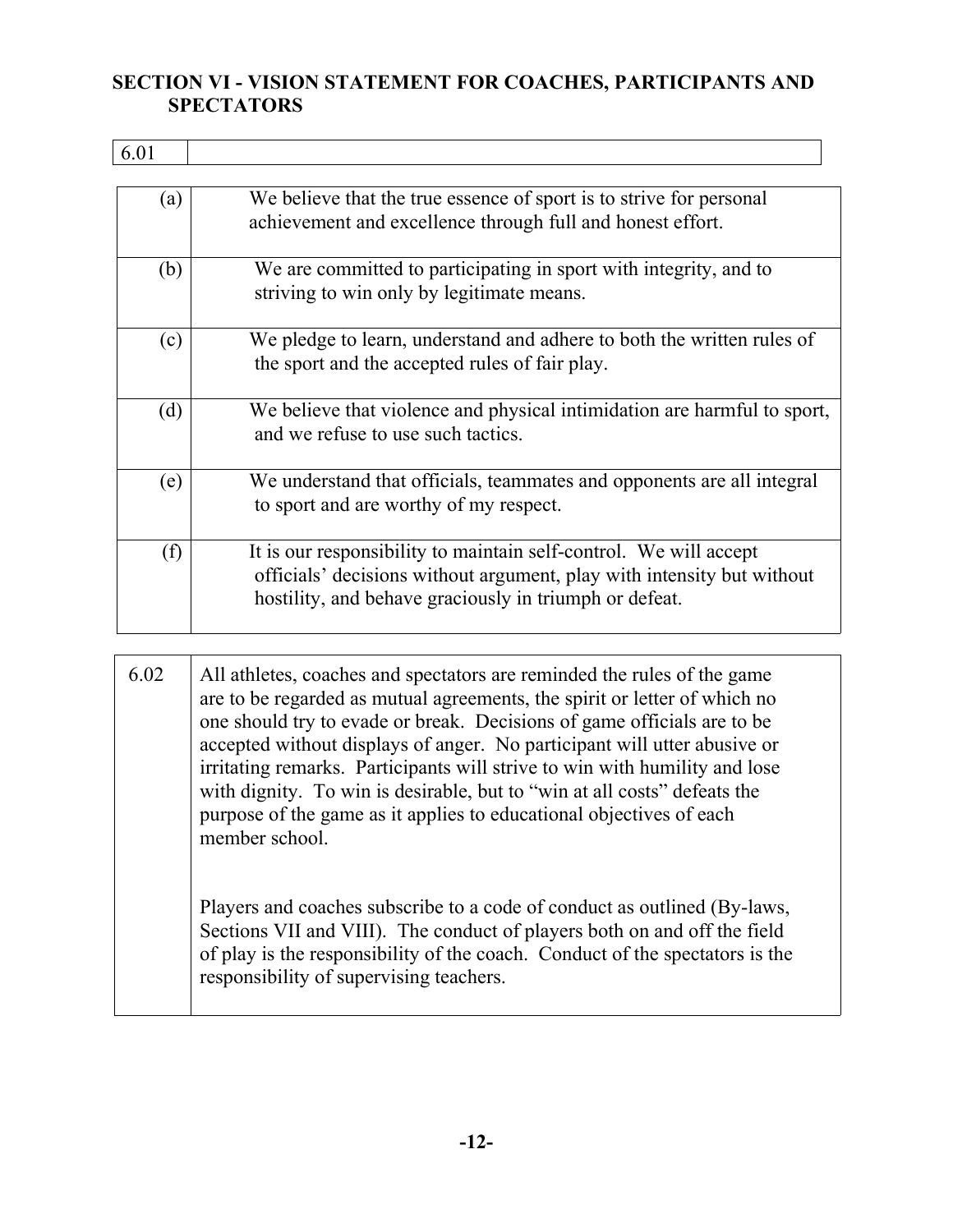## **SECTION VII - CODE OF CONDUCT FOR COACHES**

| 7.01 | It is the purpose of this code to develop a set of standards for<br>G.E.C.E.A.A. coaches that would be acceptable to and upheld by all<br>coaches involved with student athletes participating in G.E.C.E.A.A.<br>sponsored activities:                                                                                                                                                                                                                                                                    |
|------|------------------------------------------------------------------------------------------------------------------------------------------------------------------------------------------------------------------------------------------------------------------------------------------------------------------------------------------------------------------------------------------------------------------------------------------------------------------------------------------------------------|
|      | (a) If a male team has a female coach or a female team has a male coach, and<br>adult of the opposite sex will assist with coaching duties. (parents can be<br>used in this situation)                                                                                                                                                                                                                                                                                                                     |
|      | (b) Non-staff (e.g. parents) coaches shall be in-serviced about the<br>G.E.C.E.A.A. Constitution by the principal or designate of the school.<br>All school teams should have a staff sponsor if non-staff coaches are<br>utilized. The staff sponsor shall act as a liaison with the team and shall<br>assist the coach with duties as assigned by the principal. The staff<br>representative must sit on the bench during all games. Police clearances<br>for volunteer coaches is strongly recommended. |
|      | (c) Any coach who breeches the G.E.C.E.A.A. Constitution shall be<br>subject to sanctions as determined by the Executive.                                                                                                                                                                                                                                                                                                                                                                                  |

|  | The areas of concern governing coaches have been divided into three |
|--|---------------------------------------------------------------------|
|  | categories:                                                         |

# (a) **The Physical and Psychological Well-being of All Participants**

| $\left( i\right)$ | The coach must assume the responsibility for the physical and<br>psychological well-being of the students in his/her care.                                                                |
|-------------------|-------------------------------------------------------------------------------------------------------------------------------------------------------------------------------------------|
| (ii)              | The coach must be concerned with the prevention, care and<br>rehabilitation of sport injuries, and should make sure that appropriate<br>first aid service is available at all game sites. |
| (iii)             | The coach must attempt to develop a high degree of physical fitness in<br>the athletes.                                                                                                   |
| (iv)              | The coach must at all times work to enhance the self-esteem of the<br>students and the enjoyment of the game.                                                                             |

# (b) **Deportment**

| (i)                                                               | A coach is a representative of the school for whom he/she coaches.     |  |  |
|-------------------------------------------------------------------|------------------------------------------------------------------------|--|--|
| He/she, therefore, must first and foremost uphold the educational |                                                                        |  |  |
|                                                                   | values of sport and be ever mindful of the role sport plays within the |  |  |
|                                                                   | educational objectives of the school, Boards and G.E.C.E.A.A.          |  |  |
|                                                                   |                                                                        |  |  |
|                                                                   |                                                                        |  |  |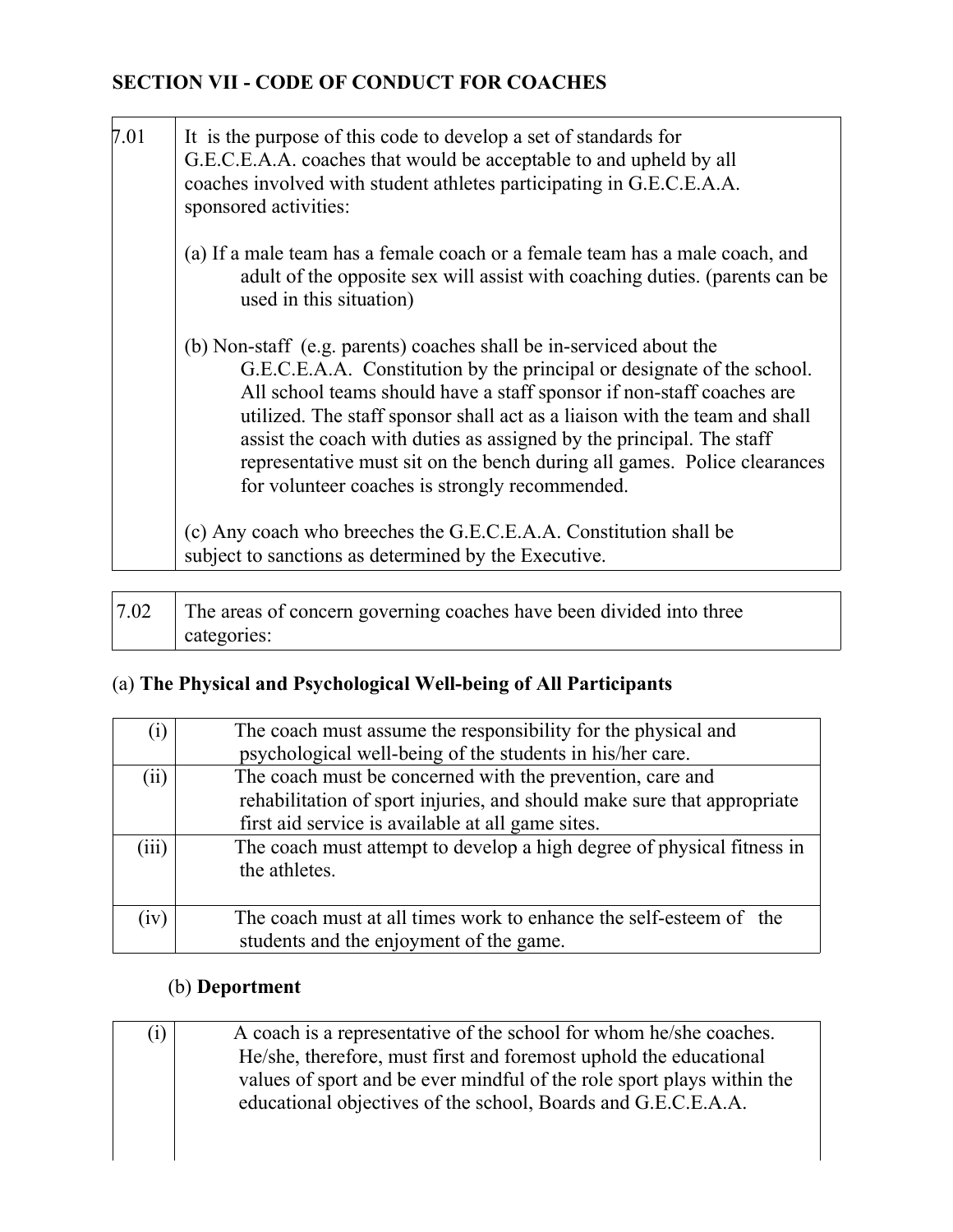| (ii)  | Coaches are role models for our children. As such, the coach's<br>behaviour must be exemplary and beyond reproach. Dress and<br>personal appearance should be professional and appropriate to the<br>occasion. |
|-------|----------------------------------------------------------------------------------------------------------------------------------------------------------------------------------------------------------------|
| (iii) | It is the responsibility of all coaches to understand the standards<br>and expectations set by their school and Association.                                                                                   |
| (iv)  | The coach must show respect for all involved in the competition:<br>opponents, officials and their own athletes.                                                                                               |
| (v)   | The coach must respect the spirit as well as the letter of the rules<br>governing the competition and not attempt to manipulate them.                                                                          |
| (vi)  | To win is desirable. But to win at any cost defeats the purpose of the game,<br>which is to give students the opportunity to enhance their physical skills,<br>their self-esteem, teamwork and to have fun.    |

### c) **The Development of Positive Attitudes and Skills**

Through teaching and by example, the coach should attempt to instill in the athletes high ideals of sportsmanship and qualities of cooperation, reliability, self-control, self-discipline and commitment.

#### **SECTION VIII - CODE OF CONDUCT FOR STUDENT ATHLETES**

| 8.01 | Each student athlete should strive to demonstrate the following values and |
|------|----------------------------------------------------------------------------|
|      | behaviours:                                                                |

| (a) | To understand the responsibilities involved in being a team member in terms of<br>willingness to participate in practices, games and maintaining satisfactory academic |  |  |
|-----|------------------------------------------------------------------------------------------------------------------------------------------------------------------------|--|--|
|     | standards.                                                                                                                                                             |  |  |
| (b) | To be generous in winning and graceful in losing.                                                                                                                      |  |  |
| (c) | To gain a good knowledge and understanding of the rules of the game.                                                                                                   |  |  |
| (d) | To understand that winning is desirable but to win at any cost defeats the purpose of<br>the game.                                                                     |  |  |
| (e) | To exhibit the qualities of good sportsmanship, dedication, pride, team spirit and<br>leadership.                                                                      |  |  |
| (f) | To demonstrate courtesy and respect towards coaches, sponsor teachers and<br>officials.                                                                                |  |  |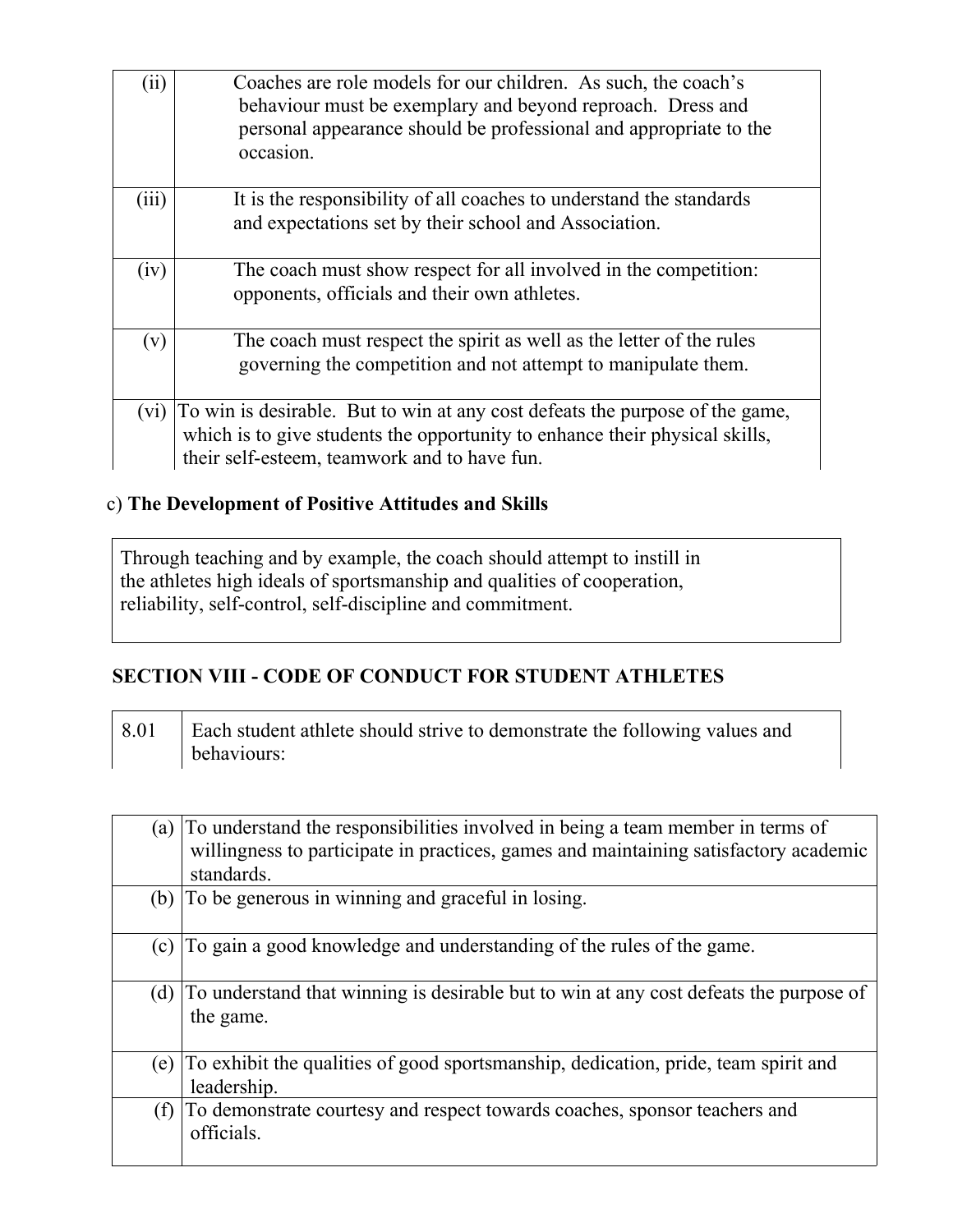| (g) | To understand that the only way to play the game is fairly and cleanly.                                                                                                                      |
|-----|----------------------------------------------------------------------------------------------------------------------------------------------------------------------------------------------|
| (h) | To accept that fighting, instigating threatening and/or other intimidating behaviours<br>are not acceptable in G.E.C.E.A.A. competition.                                                     |
|     | To accept that obscenities, trash talk or other forms of verbal abuse directed at<br>coaches, officials, players or spectators are not acceptable behaviours in<br>G.E.C.E.A.A. competition. |

Failure to comply with the behaviours and expectations of the above Code of Conduct may result in disciplinary actions at the school level as well as disciplinary action as outlined in the G.E.C.E.A.A. Constitution.

#### **SECTION IX - CODE OF BEHAVIOUR FOR SPECTATORS (as prescribed by O.F.S.A.A.)**

| 9.01 | The following code should be posted in every gymnasium where it can be seen<br>and understood by all spectators. |
|------|------------------------------------------------------------------------------------------------------------------|
|      | 1. Cheer in a positive manner.                                                                                   |
|      | 2. Respect officials' decisions.                                                                                 |
|      | $\beta$ . Do not interfere with the competition.                                                                 |
|      | 4. Keep off the playing area.                                                                                    |
|      | 5. Be courteous and respectful.                                                                                  |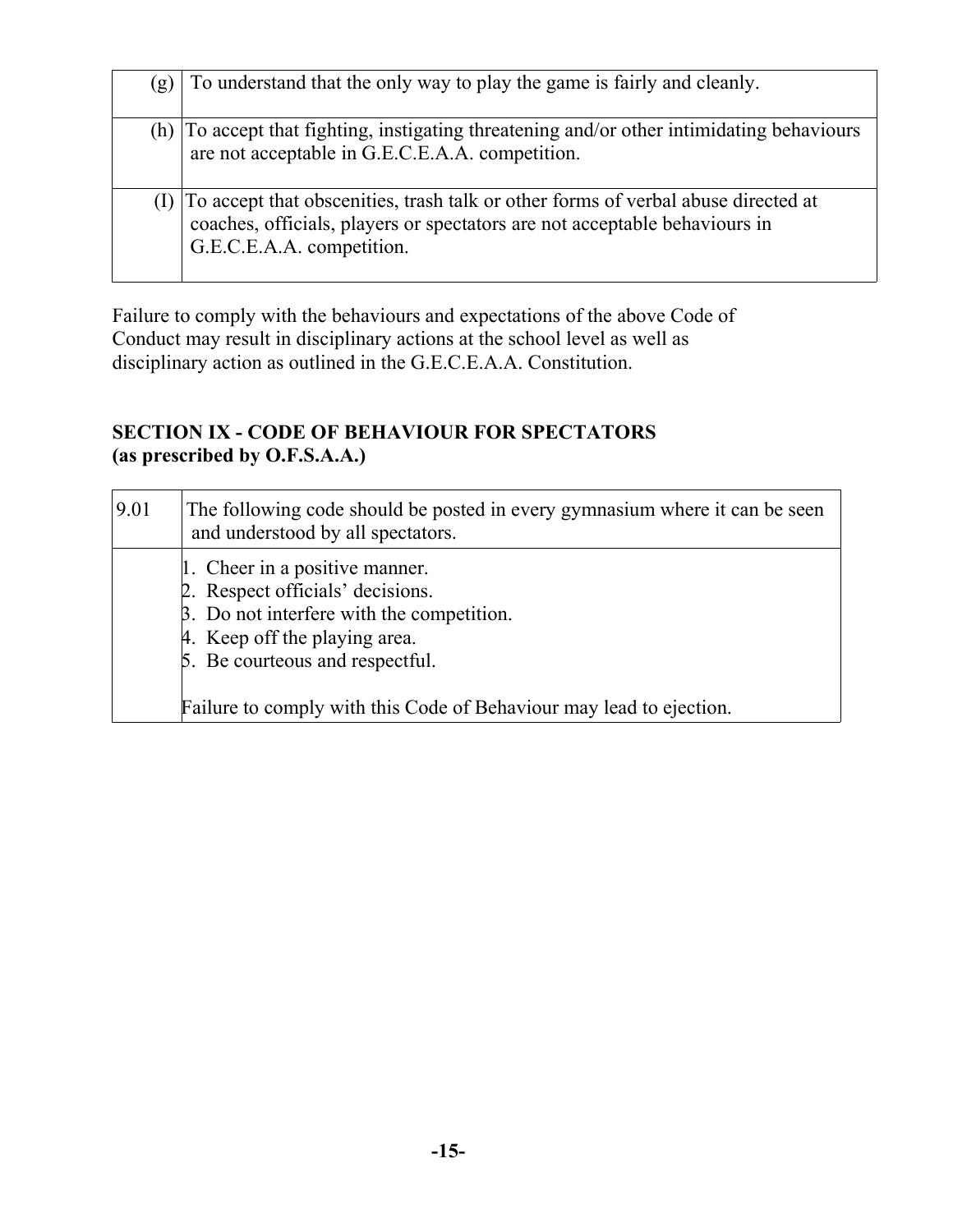# **GENERAL RULES FOR INTER-SCHOOL SPORTS**

No jewelry shall be worn by any student athlete while participating in any/all sports activities.

All fields must be vacated immediately when thunder is heard or lightning seen. Play may not resume until 15 minutes after thunder is not heard and/or lightning is not seen. The teacher supervisors will have the ultimate authority for this decision, not the referees.

#### **METHOD OF COMPETITION FOR 3-PITCH, BASKETBALL, SOCCER AND VOLLEYBALL**

|                | There will be one large and small school division winner for the Pronger and<br>Cheswick divisions.                                                                                         |
|----------------|---------------------------------------------------------------------------------------------------------------------------------------------------------------------------------------------|
| $\overline{2}$ | Large and small schools will be determined by the Executive based on the<br>September projected enrollment in Grades 7 and 8.                                                               |
| 3.             | The two finalists for A and AA schools, from the Pronger and Cheswick<br>divisions, will compete for the district championship.                                                             |
| 4.             | Specific rules of each sport will be defined by activity convenors based on<br>acceptable Association practices and existing practices to meet the needs of<br>elementary student athletes. |

#### **RULES OF COMPETITION FOR ALL OTHER SPORTS**

|   | Track and Field and Cross Country as defined by the Activity Convenors of<br>$\perp$ these sports. |
|---|----------------------------------------------------------------------------------------------------|
| 2 | Badminton and Skipping as defined by the Activity Convenors of these sports.                       |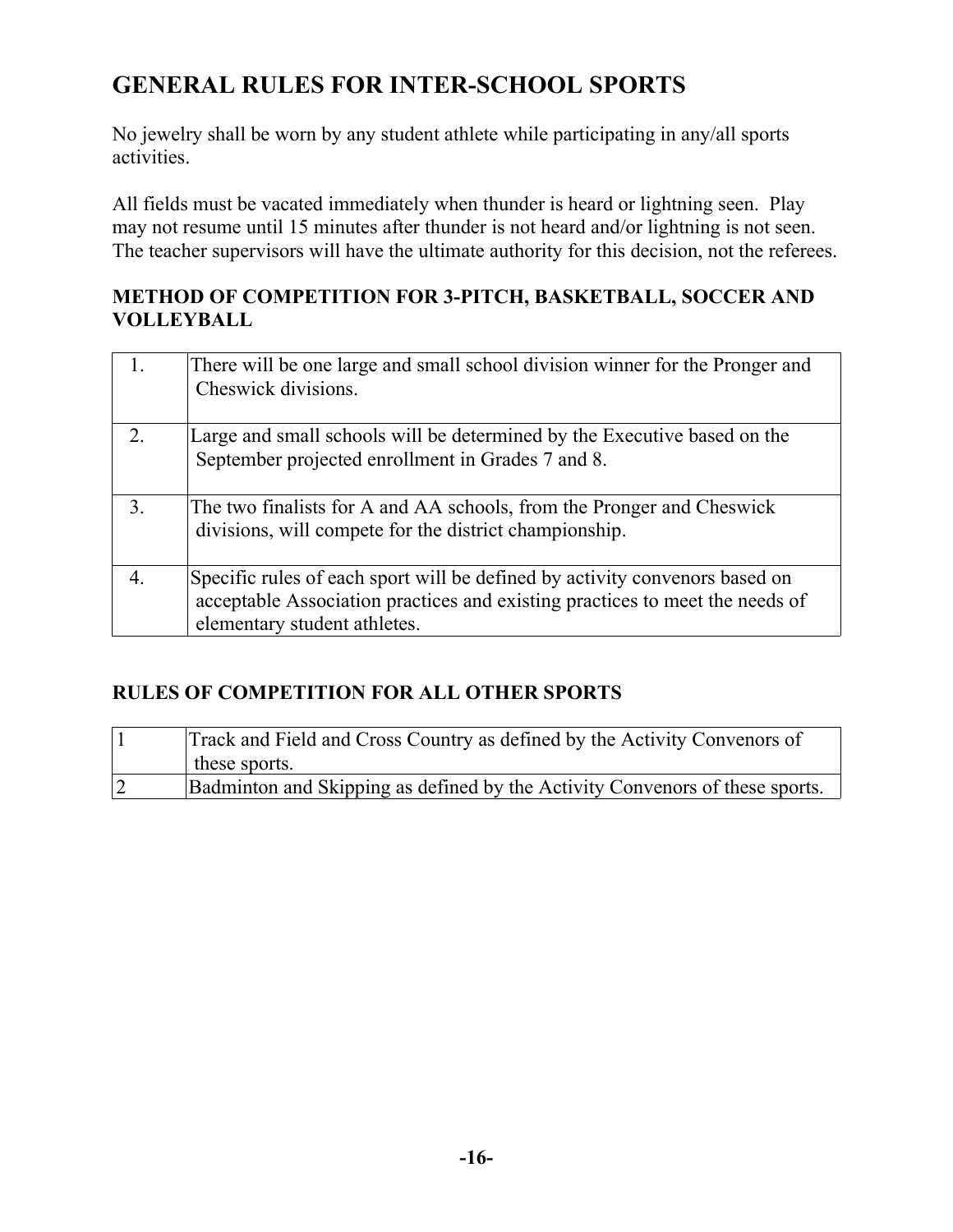## **AWARDS SCHEDULE**

|                | Soccer, Volleyball, Basketball, 3-Pitch                                                                                                            |
|----------------|----------------------------------------------------------------------------------------------------------------------------------------------------|
| <b>Banners</b> | Champion and Finalist for each division                                                                                                            |
| Medallions     | District Champions receive Gold Medallions<br><b>Finalists receive Silver Medallions</b><br><b>Consolation Champions receive Bronze Medallions</b> |
|                | <b>Track and Field</b>                                                                                                                             |
| <b>Banners</b> | Qualifying Meet: Champions<br>District Meet:<br>Champions<br><b>Gender Division Champions</b>                                                      |
| Medallions     | District: Age/Gender Champions receive Gold, Silver, Bronze                                                                                        |
| Ribbons        | Qualifying and District Meets: Each event recognizes 1 <sup>st</sup> through<br>6 <sup>th</sup>                                                    |
|                | <b>Cross country</b>                                                                                                                               |
| <b>Banners</b> | A and AA Divisional: Novice, Junior, Senior Champions for<br>each gender<br>A and AA District: Novice, Junior, Senior Champions for each<br>gender |
| Medallions     | Divisional and District: Age/Gender Champions receive Gold,<br>Silver, Bronze                                                                      |
| <b>Ribbons</b> | Divisional and District: Each category recognizes 4 <sup>th</sup> through 10 <sup>th</sup>                                                         |
|                | <b>Badminton</b>                                                                                                                                   |
| <b>Banners</b> | A, AA, AAA, AAAA District Champions                                                                                                                |
| Medallions     | Each event in all four divisions receive Gold, Silver, Bronze                                                                                      |
|                | <b>Skipping</b>                                                                                                                                    |
| <b>Banners</b> | <b>District Champions</b>                                                                                                                          |
|                | <b>Ultimate Frisbee</b>                                                                                                                            |
| <b>Banners</b> | <b>District Champions and Finalists</b>                                                                                                            |